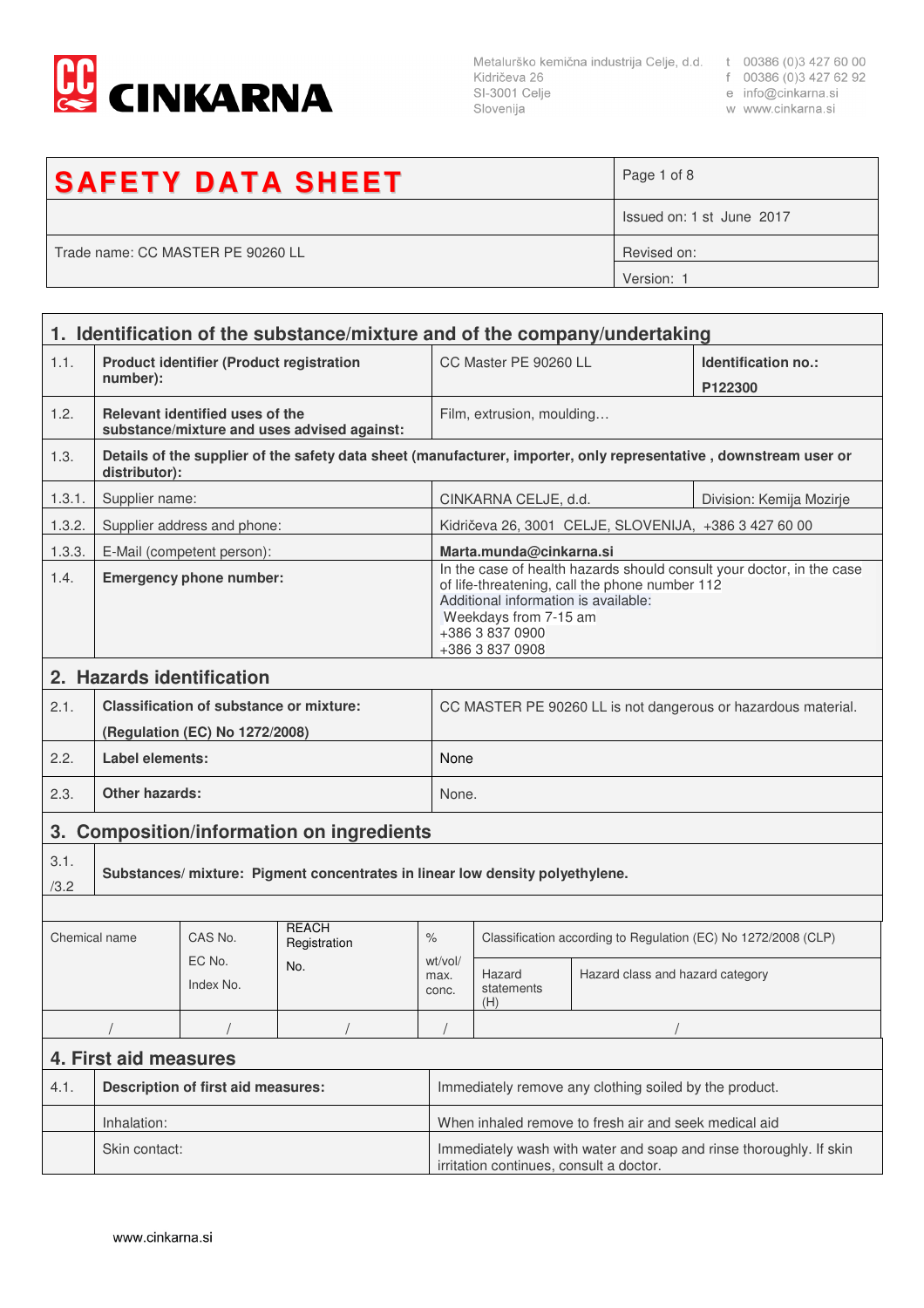Cinkarna Celje, SAFETY DATA SHEET **Page 2 of 8** Trade name: CC Master PE 90260 LL

|        | Eyes/mycosis contact:                                                                          | Rinse eyes under running water for several minutes. Keep the eyes<br>opened. If symptoms persist, seek medical advice.                                                                        |
|--------|------------------------------------------------------------------------------------------------|-----------------------------------------------------------------------------------------------------------------------------------------------------------------------------------------------|
|        | Ingestion:                                                                                     | Rinse out the mouth and then drink plenty of water. If symptoms<br>persist, call for medical advice.                                                                                          |
| 4.2    | Most important symptoms and effects, acute<br>and delayed:                                     | Not known.                                                                                                                                                                                    |
| 4.3.   | Indication of any immediate medical attention<br>and special treatment needed:                 | Toasted part of body cooling with cold water.                                                                                                                                                 |
|        | 5. Firefighting measures                                                                       |                                                                                                                                                                                               |
| 5.1.   | <b>Extinguishing media</b>                                                                     |                                                                                                                                                                                               |
|        | Appropriate media:                                                                             | $CO2$ , foam, water.                                                                                                                                                                          |
|        | Inappropriate media:                                                                           | Strong water jet                                                                                                                                                                              |
| 5.2.   | Specific hazards arising from the substance or<br>mixture:                                     | In case of fires, hazardous combustion gas is formed: CO and CO <sub>2</sub>                                                                                                                  |
| 5.3.   | <b>Advice for firefighters:</b>                                                                | Wear self-contained respiratory protective device. Wear fully                                                                                                                                 |
|        |                                                                                                | protective clothing.                                                                                                                                                                          |
|        | 6. Accidental release measures                                                                 |                                                                                                                                                                                               |
| 6.1.   | Personal precautions protective equipment and<br>emergency procedures                          | Usual precautions when handling the material.                                                                                                                                                 |
| 6.1.1. | For non-emergency persons:                                                                     | Prevent the transfer of material into surface water drainage system<br>and underground.                                                                                                       |
| 6.1.2. | For emergency responders:                                                                      | No requirements.                                                                                                                                                                              |
| 6.2.   | <b>Environmental precautions:</b>                                                              | Prevent the transfer of material into sewers and watercourses.                                                                                                                                |
| 6.3.   | Methods and material for containment and<br>cleaning:                                          |                                                                                                                                                                                               |
| 6.3.1. | Appropriate spillage retaining techniques (fencing,<br>covering drains, retaining procedures): | Collect spilled material in an appropriated container for disposal.<br>Deposit it based on regulation.                                                                                        |
| 6.3.2. | Appropriate cleaning procedures                                                                |                                                                                                                                                                                               |
|        | Neutralization techniques                                                                      | Not known.                                                                                                                                                                                    |
|        | Decontamination techniques                                                                     | Not known.                                                                                                                                                                                    |
|        | Absorbent materials                                                                            | Not known.                                                                                                                                                                                    |
|        | Cleaning techniques                                                                            | Use appropriate tools to put the spilled solid in an appropriate disposal<br>or recovery container. Reuse or recycle where possible.                                                          |
|        | Sucking techniques                                                                             | Central vacuuming.                                                                                                                                                                            |
|        | Required equipment for retaining /cleaning                                                     | Soil, sand, shovel.                                                                                                                                                                           |
| 6.3.3. | Inappropriate cleaning or retaining techniques                                                 | Do not rinse with water.                                                                                                                                                                      |
| 6.4.   | <b>Reference to other sections:</b>                                                            | For further disposal measures see chapter 13.                                                                                                                                                 |
|        | 7. Handling and storage                                                                        |                                                                                                                                                                                               |
| 7.1.   | <b>Precautions for safe handling</b>                                                           |                                                                                                                                                                                               |
| 7.1.1. | Recommendations shall be specified to:                                                         |                                                                                                                                                                                               |
|        | Safe handing of substance or mixture:                                                          | Handle in contained and properly designed equipment system. Use<br>with adequate ventilation. Avoid ingestion and inhalation. Keep away<br>from uncontrolled heat and incompatible materials. |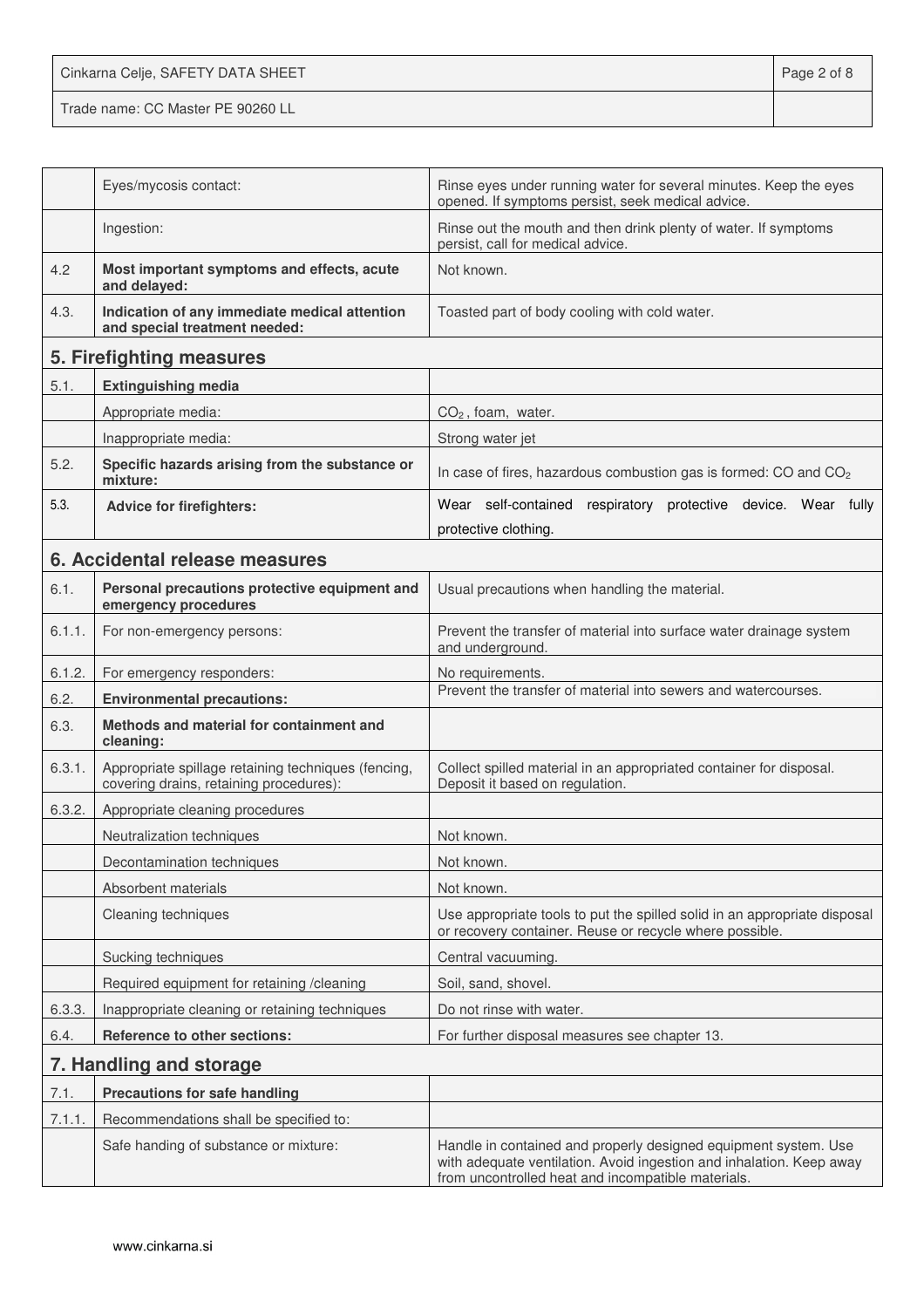| Cinkarna Celje, SAFETY DATA SHEET | Page 3 of 8 |
|-----------------------------------|-------------|
| Trade name: CC Master PE 90260 LL |             |

|        | Prevent handling of incompatible substances or<br>mixtures:                                                         | Lay attention to the warnings on the label.                                                                                                                                                      |
|--------|---------------------------------------------------------------------------------------------------------------------|--------------------------------------------------------------------------------------------------------------------------------------------------------------------------------------------------|
|        | Reduce the release of the substance or mixture to<br>the environment:                                               | Packaging should be tightly closed and upright to prevent leakage.                                                                                                                               |
| 7.1.2. | General working hygiene (prohibited eating,<br>drinking and smoking within working area; washing<br>hands $\dots$ ) | Immediately remove any clothing soiled by the product. Avoid contact<br>with skin and eyes. During processing and handling of the product,<br>don't eat and drink. Avoid inhalation of dust.     |
| 7.2.   | Conditions for safe storage, including any<br>incompatibilities                                                     |                                                                                                                                                                                                  |
|        | Management of risk associated with:                                                                                 | Ground all material handling and transfer equipment to dissipate built-<br>up of static electricity.                                                                                             |
|        | - explosive atmospheres:                                                                                            | Every effort should be made to prevent the accumulation of powders<br>or fine dusts around material handling systems. ŽAccumulated<br>powders or fine dusts may form explosive air-dust mixture. |
|        | - corrosive substances:                                                                                             | Keep away from food, drink and the strong oxidizers.                                                                                                                                             |
|        | - incompatible substances or mixtures:                                                                              | The premises must be adequately ventilated.                                                                                                                                                      |
|        | - evaporation substances:                                                                                           | Keep from sources of ignition, heat and open flame.                                                                                                                                              |
|        | - potential ignition sources:                                                                                       | Precautions against electrostatic electricity, the use of grounded<br>equipment.                                                                                                                 |
|        | How to control the effects of                                                                                       |                                                                                                                                                                                                  |
|        | - weather conditions:                                                                                               | Store in a dry place.                                                                                                                                                                            |
|        | - ambient pressure:                                                                                                 | There are no requirements.                                                                                                                                                                       |
|        | - temperature:                                                                                                      | Do not store above 25 °C.                                                                                                                                                                        |
|        | - sunlight:                                                                                                         | Keep away from heat and direct sunlight.                                                                                                                                                         |
|        | - humidity:                                                                                                         | Store the product in dry and cold place. Keep away from heat, direct<br>sunlight and moisture. Keep in well-closed packaging.                                                                    |
|        | - vibrations:                                                                                                       | There are no requirements.                                                                                                                                                                       |
|        | Securing integrity of substance or mixture by use<br>of:                                                            |                                                                                                                                                                                                  |
|        | - stabilisers:                                                                                                      | There are no requirements.                                                                                                                                                                       |
|        | - antioxidants:                                                                                                     | There are no requirements.                                                                                                                                                                       |
|        | Other advice including:                                                                                             |                                                                                                                                                                                                  |
|        | - ventilation requirements;                                                                                         | Facilities must be adequately ventilated.                                                                                                                                                        |
|        | - specific designs for storage rooms or vessels<br>(including retention walls and ventilation):                     | No special measures required.                                                                                                                                                                    |
|        | - quantity limitations regarding storage conditions:                                                                | No special measures required.                                                                                                                                                                    |
|        | - packaging compatibility:                                                                                          | No special measures required.                                                                                                                                                                    |
| 7.3.   | Specific end use(s):                                                                                                | Colouring of polyethylene products.                                                                                                                                                              |
|        | 8. Exposure control/ personal protection                                                                            |                                                                                                                                                                                                  |
| 8.1.   | <b>Control parameters</b>                                                                                           |                                                                                                                                                                                                  |
| 8.1.1. | Limit values (MV):                                                                                                  |                                                                                                                                                                                                  |
|        | <b>DNEL</b>                                                                                                         | Titanium dioxide: 10 mg/m <sup>3</sup>                                                                                                                                                           |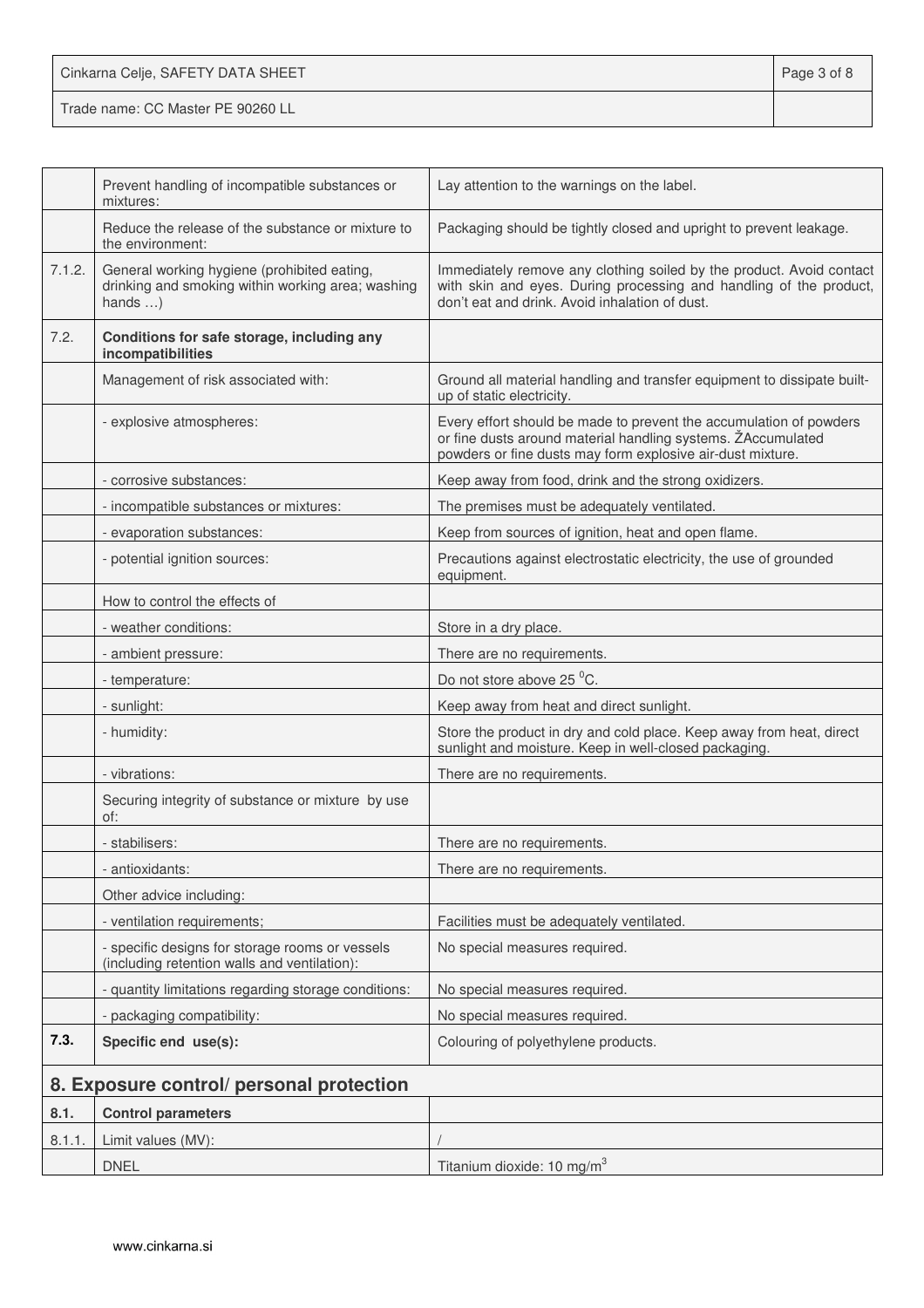Cinkarna Celje, SAFETY DATA SHEET **Page 4 of 8** 

Trade name: CC Master PE 90260 LL

|        | <b>PNEC</b>                                               | Titanium dioxide:                                                                                                                                                                                                                                                                                                                                                                                                                                                                   |
|--------|-----------------------------------------------------------|-------------------------------------------------------------------------------------------------------------------------------------------------------------------------------------------------------------------------------------------------------------------------------------------------------------------------------------------------------------------------------------------------------------------------------------------------------------------------------------|
|        |                                                           | Freshwater: $> 0,127$ mg/l                                                                                                                                                                                                                                                                                                                                                                                                                                                          |
|        |                                                           | Freshwater deposits: > 1000 mg/kg                                                                                                                                                                                                                                                                                                                                                                                                                                                   |
|        |                                                           | Sea water: $> 0,62$ mg/l                                                                                                                                                                                                                                                                                                                                                                                                                                                            |
|        |                                                           | Sea water deposits: > 100 mg/kg                                                                                                                                                                                                                                                                                                                                                                                                                                                     |
|        |                                                           | Soil: > 100 mg/kg                                                                                                                                                                                                                                                                                                                                                                                                                                                                   |
|        |                                                           | Wastewater treatment plant: $> 100$ mg/kg                                                                                                                                                                                                                                                                                                                                                                                                                                           |
| 8.2.   | <b>Exposure control</b>                                   |                                                                                                                                                                                                                                                                                                                                                                                                                                                                                     |
| 8.2.1. | Appropriate engineering controls:                         | Ventilation on the work place.                                                                                                                                                                                                                                                                                                                                                                                                                                                      |
| 8.2.2. | Personal protective equipment:                            |                                                                                                                                                                                                                                                                                                                                                                                                                                                                                     |
|        | - respiratory protection:                                 | If engineering controls and ventilation are not sufficient to prevent<br>built-up of aerosols, vapours or dusts, appropriate NIOSH approved<br>air-purifying respirators or self-contained breathing apparatus<br>appropriate for exposure potential should be used. Air-supplied<br>breathing apparatus must be used when oxygen concentrations are<br>low or if airborne concentrations exceed the limits of the air-purifyng<br>respirators. Dust musk, SIST EN 143:2001/AC:2005 |
|        | - skin protection:                                        | Protective clothing, SIST EN ISO 13688:2013                                                                                                                                                                                                                                                                                                                                                                                                                                         |
|        | - hand protection:                                        | Wear thermal insulating gloves whenever molten material is present.<br>SIST EN 374-3:2003/AC:2006.                                                                                                                                                                                                                                                                                                                                                                                  |
|        | - eye/face protection:                                    | Safety goggles, SIST EN 166:2002                                                                                                                                                                                                                                                                                                                                                                                                                                                    |
|        | - heat radiation protection:                              | Gloves, SIST EN 407:2004                                                                                                                                                                                                                                                                                                                                                                                                                                                            |
|        | Other:                                                    | Before eating, drinking, or smoking, wash face and hands thoroughly<br>with soap and water.                                                                                                                                                                                                                                                                                                                                                                                         |
| 8.2.3. | Environment exposure control:                             | Do not allow product to reach ground water, water bodies or sewage<br>system.                                                                                                                                                                                                                                                                                                                                                                                                       |
|        | 9. Physical and chemical properties                       |                                                                                                                                                                                                                                                                                                                                                                                                                                                                                     |
| 9.1.   | Information on basic physical and chemical<br>properties: |                                                                                                                                                                                                                                                                                                                                                                                                                                                                                     |
|        | - appearance                                              | Solid, pellets                                                                                                                                                                                                                                                                                                                                                                                                                                                                      |
|        | - color                                                   | White                                                                                                                                                                                                                                                                                                                                                                                                                                                                               |
|        | - odor:                                                   | Odorles                                                                                                                                                                                                                                                                                                                                                                                                                                                                             |
|        | Upper/lower flammability or explosive limit:              | N.a.                                                                                                                                                                                                                                                                                                                                                                                                                                                                                |
|        | Relative density:                                         | 1,65 – 1,75 g/m <sup>3</sup> at 20 <sup>o</sup> C                                                                                                                                                                                                                                                                                                                                                                                                                                   |
|        | Solubility:                                               | Insoluble in water                                                                                                                                                                                                                                                                                                                                                                                                                                                                  |
| 9.2.   | Other information:                                        | N.a.                                                                                                                                                                                                                                                                                                                                                                                                                                                                                |
|        | 10. Stability and reactivity                              |                                                                                                                                                                                                                                                                                                                                                                                                                                                                                     |
| 10.1.  | <b>Reactivity:</b>                                        | Stable and not reactive.                                                                                                                                                                                                                                                                                                                                                                                                                                                            |
| 10.2.  | <b>Chemical stability:</b>                                | Under normal conditions the products is stable.                                                                                                                                                                                                                                                                                                                                                                                                                                     |
| 10.3.  | <b>Possible hazardous reactions:</b>                      | This product is stable under normal use conditions for shock,                                                                                                                                                                                                                                                                                                                                                                                                                       |
|        |                                                           | vibration, pressure or temperature.                                                                                                                                                                                                                                                                                                                                                                                                                                                 |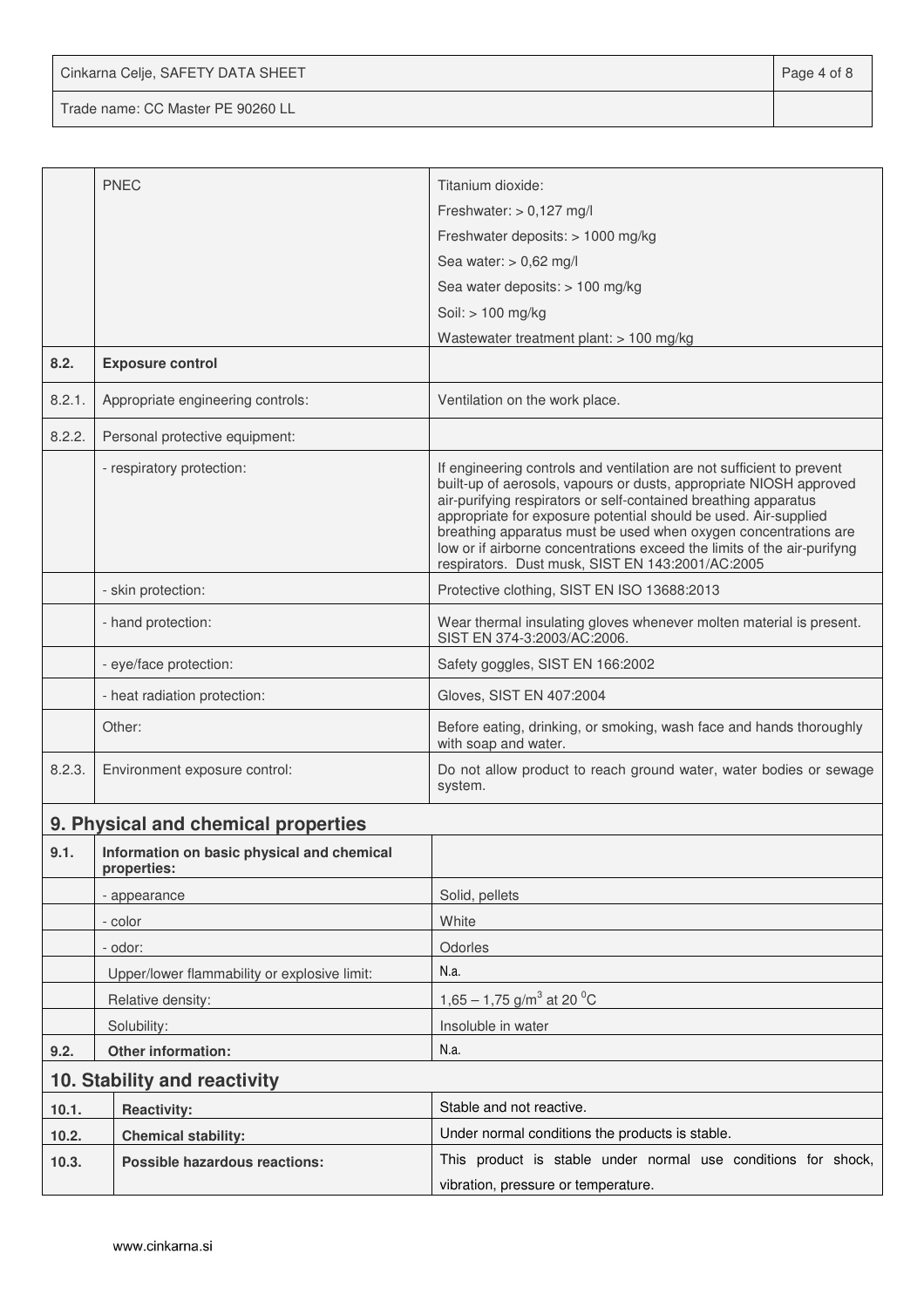Cinkarna Celje, SAFETY DATA SHEET **Page 5 of 8** Trade name: CC Master PE 90260 LL

| 10.4. | <b>Conditions to avoid:</b>              | Avoid contact with flames or sparks. Do not heat temperatures<br>exceeding 350 °C.                                                                                                                                                                                                                                                                                                                                                                                                                                                                                                                                                                                                                                                                    |
|-------|------------------------------------------|-------------------------------------------------------------------------------------------------------------------------------------------------------------------------------------------------------------------------------------------------------------------------------------------------------------------------------------------------------------------------------------------------------------------------------------------------------------------------------------------------------------------------------------------------------------------------------------------------------------------------------------------------------------------------------------------------------------------------------------------------------|
| 10.5. | Incompatible materials:                  | Acid, alkali and oxidants.                                                                                                                                                                                                                                                                                                                                                                                                                                                                                                                                                                                                                                                                                                                            |
| 10.6. | <b>Hazardous decomposition products:</b> | Dust may from an explosive mixture with air, ignited by sparks<br>or source of ignition.                                                                                                                                                                                                                                                                                                                                                                                                                                                                                                                                                                                                                                                              |
|       | 11. Toxicological data                   |                                                                                                                                                                                                                                                                                                                                                                                                                                                                                                                                                                                                                                                                                                                                                       |
| 11.1. | Information on toxicological effects     |                                                                                                                                                                                                                                                                                                                                                                                                                                                                                                                                                                                                                                                                                                                                                       |
|       | - Acute toxicity:                        | Titanium dioxide:<br>Acute oral toxicity: LD 50/rat > 5000 mg/kg<br>Acute oral toxicity by inhalation: LD 50/4h rat > 6,82 mg/l                                                                                                                                                                                                                                                                                                                                                                                                                                                                                                                                                                                                                       |
|       | - skin corrosion/irritation:             | N.a.                                                                                                                                                                                                                                                                                                                                                                                                                                                                                                                                                                                                                                                                                                                                                  |
|       | - Serious eye damage/irritation:         | N.a.                                                                                                                                                                                                                                                                                                                                                                                                                                                                                                                                                                                                                                                                                                                                                  |
|       | - respiratory or skin sensitisation:     | May cause allergic reaction                                                                                                                                                                                                                                                                                                                                                                                                                                                                                                                                                                                                                                                                                                                           |
|       | - germ cell mutagenicity:                | N.a.                                                                                                                                                                                                                                                                                                                                                                                                                                                                                                                                                                                                                                                                                                                                                  |
|       | - Carcinogenicity:                       | In February 2006 the IARC came to the conclusion that there are not<br>enough evidence that titanium dioxide has carcinogenic effects in<br>humans. However, based on experiments in rats (inhalation), the IARC<br>notes that there is enough proof for carcinogenicity in the studied<br>animals (rats). General conclusion of the IARC is that Titanium<br>dioxide is "possibly carcinogen" to humans (class 2B).<br>This conclusion is based on the IARC rules that require the<br>identification of carcinogenicity be made by confirming the results<br>regarding the formation of tumours and performing two or more<br>independent researches in one living species in different laboratories<br>or on separate occasions by various methods. |
|       | - Toxicity for reproduction:             | It is not toxic for reproduction.                                                                                                                                                                                                                                                                                                                                                                                                                                                                                                                                                                                                                                                                                                                     |
|       | - STOT - single exposure:                | N.a.                                                                                                                                                                                                                                                                                                                                                                                                                                                                                                                                                                                                                                                                                                                                                  |
|       | - STOT - repeated exposure:              | N.a.                                                                                                                                                                                                                                                                                                                                                                                                                                                                                                                                                                                                                                                                                                                                                  |
|       | - Inhalation hazards:                    | N.a.                                                                                                                                                                                                                                                                                                                                                                                                                                                                                                                                                                                                                                                                                                                                                  |
|       | 12. Ecological information               |                                                                                                                                                                                                                                                                                                                                                                                                                                                                                                                                                                                                                                                                                                                                                       |
| 12.1. | <b>Toxicity:</b>                         | Titanium dioxide:<br>Toxicity for fish:<br>LC <sub>50</sub> / 96 h / Pimephales promelas (fathead minnow): > 1000 mg/l<br>Toxicity for aquatic organisms:<br>EC <sub>50</sub> / 72 h / Pseudokirchneriella subcapitata (green algae): 61 mg/l<br>Toxicity for aquatic invertebrates:<br>EC <sub>50</sub> / 48 h / Daphnia magna (water flea): > 1000 mg/l                                                                                                                                                                                                                                                                                                                                                                                             |
| 12.2. | Persistence and degradability:           | The product is bio non-degradable and insoluble in water.                                                                                                                                                                                                                                                                                                                                                                                                                                                                                                                                                                                                                                                                                             |
| 12.3. | <b>Accumulation in organisms:</b>        | The product does not accumulate in organisms.                                                                                                                                                                                                                                                                                                                                                                                                                                                                                                                                                                                                                                                                                                         |
| 12.4. | <b>Mobility in soil:</b>                 | N.a.                                                                                                                                                                                                                                                                                                                                                                                                                                                                                                                                                                                                                                                                                                                                                  |
| 12.5. | PBT and vPvB assessment results:         | Unclassified substance PBT/ Unclassified substance vPvB.                                                                                                                                                                                                                                                                                                                                                                                                                                                                                                                                                                                                                                                                                              |
| 12.6. | <b>Other adversative effects:</b>        | Do not allow product to reach ground water, water bodies or sewage<br>system.                                                                                                                                                                                                                                                                                                                                                                                                                                                                                                                                                                                                                                                                         |
|       | 13. Disposal considerations              |                                                                                                                                                                                                                                                                                                                                                                                                                                                                                                                                                                                                                                                                                                                                                       |
| 13.1. | <b>Waste treatment methods:</b>          | Remove in accordance with local regulations<br>Classification No. 07 02 13waste plastic                                                                                                                                                                                                                                                                                                                                                                                                                                                                                                                                                                                                                                                               |
|       |                                          |                                                                                                                                                                                                                                                                                                                                                                                                                                                                                                                                                                                                                                                                                                                                                       |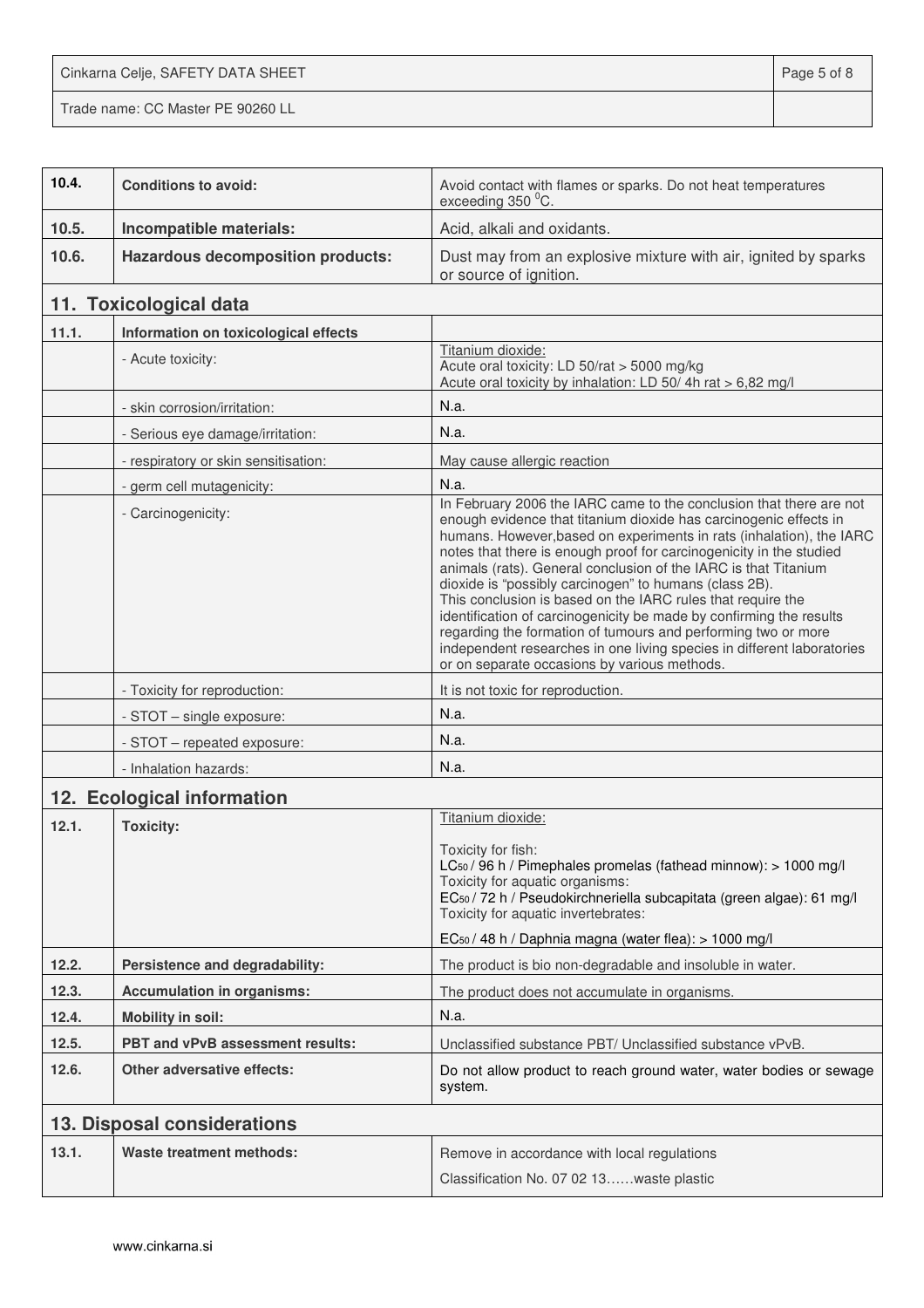Cinkarna Celje, SAFETY DATA SHEET **Page 6 of 8** and 2011 12 and 2012 12 and 2012 12 and 2012 12 and 2012 12 and 201 Trade name: CC Master PE 90260 LL

|        | 14. Transport information                                                                                                                                                                                  |                                                                                                                                                                                                                                                                         |
|--------|------------------------------------------------------------------------------------------------------------------------------------------------------------------------------------------------------------|-------------------------------------------------------------------------------------------------------------------------------------------------------------------------------------------------------------------------------------------------------------------------|
|        | ADR, RID, AND, IMDG, ICAO-TI/IATA-DGR                                                                                                                                                                      |                                                                                                                                                                                                                                                                         |
| 14.1.  | <b>UN</b> number:                                                                                                                                                                                          |                                                                                                                                                                                                                                                                         |
| 14.2.  | UN proper shipping (technical name if<br>required):                                                                                                                                                        |                                                                                                                                                                                                                                                                         |
| 14.3   | <b>Transport hazard class:</b>                                                                                                                                                                             |                                                                                                                                                                                                                                                                         |
| 14.4.  | Packaging group:                                                                                                                                                                                           |                                                                                                                                                                                                                                                                         |
| 14.5.  | <b>Hazard to environment:</b>                                                                                                                                                                              |                                                                                                                                                                                                                                                                         |
| 14.6.  | Special precautions for user:                                                                                                                                                                              |                                                                                                                                                                                                                                                                         |
| 14.7.  | Bulk transport by MARPOL 73/78 Annex II<br>and IBC Code:                                                                                                                                                   |                                                                                                                                                                                                                                                                         |
| 14.8.  | Tunnel code:                                                                                                                                                                                               |                                                                                                                                                                                                                                                                         |
| 14.9.  | <b>Classification code:</b>                                                                                                                                                                                |                                                                                                                                                                                                                                                                         |
| 14.10. | <b>Hazard label:</b>                                                                                                                                                                                       |                                                                                                                                                                                                                                                                         |
|        | 15. Regulatory information                                                                                                                                                                                 |                                                                                                                                                                                                                                                                         |
| 15.1.  | Rules and regulations regarding health,<br>safety, and environmental hazard specific to<br>the substance or mixture:                                                                                       | Law of chemicals and regulation of classification, packaging and<br>labelling of hazard material and preparation.                                                                                                                                                       |
| 15.2.  | <b>Chemical safety assessment:</b>                                                                                                                                                                         | Chemical safety assessment was not made.                                                                                                                                                                                                                                |
|        | 16. Other information                                                                                                                                                                                      |                                                                                                                                                                                                                                                                         |
|        | Amendments made in the revised edition:                                                                                                                                                                    |                                                                                                                                                                                                                                                                         |
|        | List of relevant R phrases, hazard statements,<br>safety phrases and/or precautionary statements.<br>Write out the full text of any statement which are<br>not written out in full under Sections 2 to 15: |                                                                                                                                                                                                                                                                         |
|        | Training of personnel:                                                                                                                                                                                     | In accordance with technical instruction.                                                                                                                                                                                                                               |
|        | Sources:                                                                                                                                                                                                   | The data given here are based on current knowledge and experience.<br>The purpose of this Material Safety Data Sheet is to describe the<br>product in terms of its safety requirements. The data do not signify<br>any warranty with regard to the products properties. |
|        |                                                                                                                                                                                                            | Chemicals Act (Zkem-UPB1) Official Gazette of RS No.<br>$\bullet$<br>110/2003, as amended (Official Gazette of RS, No. 16/2008 9/<br>$2011$ ).                                                                                                                          |
|        |                                                                                                                                                                                                            | Act on occupational safety and health (ZVZD-1) Official Gazette<br>$\bullet$<br>of RS, No. 43/2011.                                                                                                                                                                     |
|        |                                                                                                                                                                                                            | Rules on the protection of workers from risks related to chemical<br>$\bullet$<br>agents at work (Official Gazette of RS, No. 100/2001, as<br>amended (Official Gazette of RS, No. 39/2005, 53/2007,<br>$102/2010$ ).                                                   |
|        |                                                                                                                                                                                                            | Regulation on the classification, packaging and labeling of<br>$\bullet$<br>dangerous preparations (Official Gazette of RS No. 67/2005, as<br>amended (Official Gazette of RS, no. 137/2006, 70/2008 and<br>88/2008, 126/2008, 81/2009).                                |
|        |                                                                                                                                                                                                            | Rules on reporting (Official Gazette of RS, No. 35/2011), as                                                                                                                                                                                                            |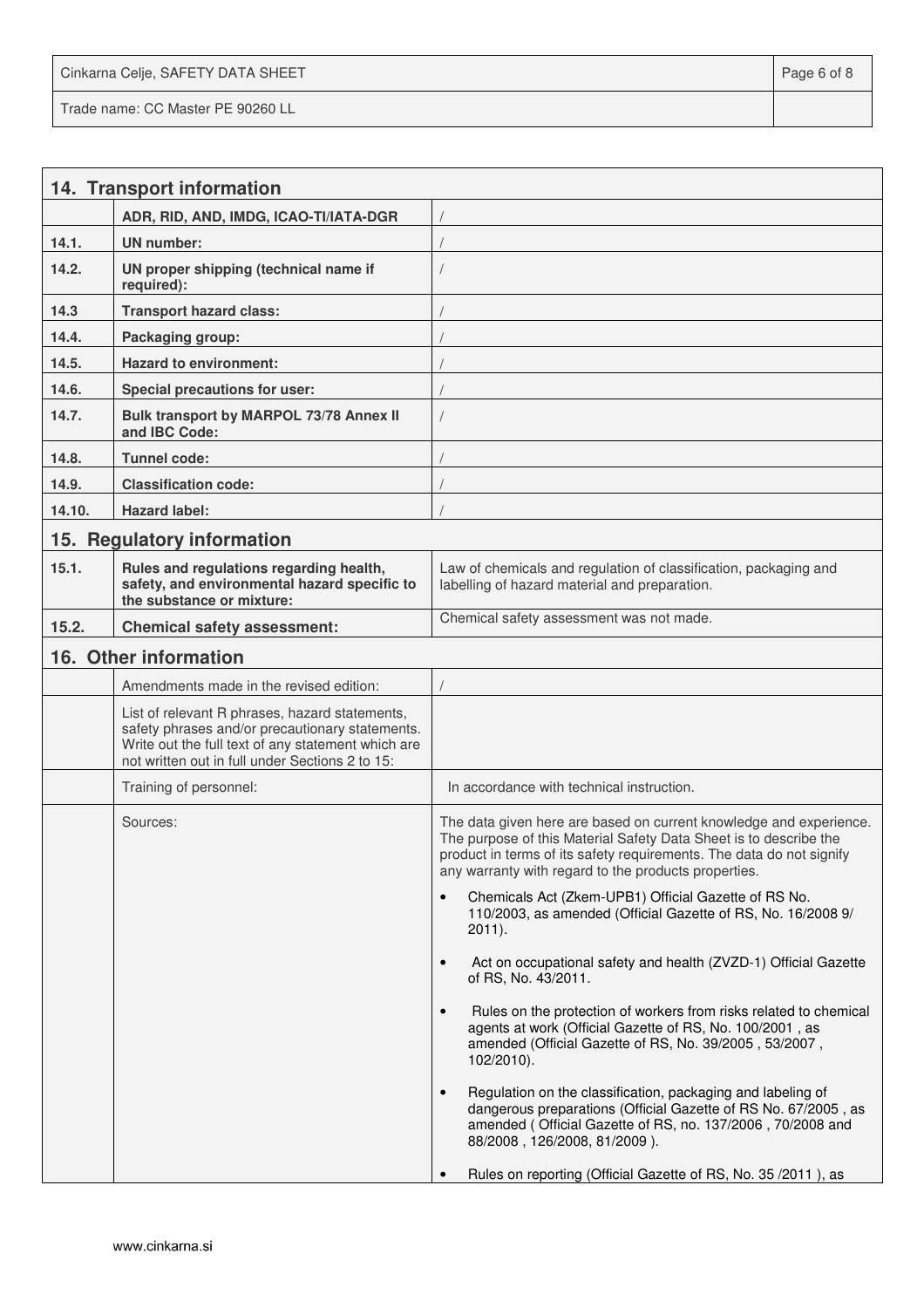| Cinkarna Celje, SAFETY DATA SHEET | Page 7 of 8 |
|-----------------------------------|-------------|
| Trade name: CC Master PE 90260 LL |             |

|                                              |                        | amended (Official Gazette RS, No. 49/2013).                                                                                                                                                                                                                                                                                                                                                                                                                                                                                                                                                                                                                                                                                                                                                                                                                                                          |
|----------------------------------------------|------------------------|------------------------------------------------------------------------------------------------------------------------------------------------------------------------------------------------------------------------------------------------------------------------------------------------------------------------------------------------------------------------------------------------------------------------------------------------------------------------------------------------------------------------------------------------------------------------------------------------------------------------------------------------------------------------------------------------------------------------------------------------------------------------------------------------------------------------------------------------------------------------------------------------------|
|                                              | $\bullet$              | Regulation on the management of packaging and packaging<br>waste (Official Gazette RS, no. 84/2006).                                                                                                                                                                                                                                                                                                                                                                                                                                                                                                                                                                                                                                                                                                                                                                                                 |
|                                              | $\bullet$<br>34/2008). | Ordinance on Waste Management (Official Gazette of RS, No.                                                                                                                                                                                                                                                                                                                                                                                                                                                                                                                                                                                                                                                                                                                                                                                                                                           |
|                                              | $\bullet$<br>$\bullet$ | Regulation (EC) no. 1907/2006 of the European Parliament and<br>of the Council concerning the Registration, Evaluation,<br>Authorisation and Restriction of Chemicals (REACH),<br>establishing a European Chemicals Agency, amending Directive<br>1999/45/EC and repealing Council Regulation (EEC) No. 793/93<br>and Commission Regulation (EC) no. 1488/94 and Council<br>Directive 76/769/EEC and Commission Directives 91/155/EEC,<br>93/67/EEC, 93/105/EEC and 2000/21/EC, as amended (OJ EU<br>No. 453 /2010, 348/2013).<br>Regulation (EC) no. 1272/2008 of the European Parliament and<br>of the Council on classification, labeling and packaging of<br>substances and mixtures, amending and repealing Directives<br>67/548/EEC, 1999/45 / EC and amending Regulation (EC) no.<br>1907/2006, as amended (Official Gazette of RS, No. 790/2009<br>286/2011, 618/2012, 0487/2013, 758/2013). |
|                                              | $\bullet$              | Publication of titles and references of harmonised standards<br>under Union harmonisation legislation (2013/C 186/01).                                                                                                                                                                                                                                                                                                                                                                                                                                                                                                                                                                                                                                                                                                                                                                               |
| A key or legend to abbreviation and acronyms | ADI-                   | Acceptable Daily Intake                                                                                                                                                                                                                                                                                                                                                                                                                                                                                                                                                                                                                                                                                                                                                                                                                                                                              |
| used in the safety data sheet:               | ADN -                  | European Agreement concerning the International                                                                                                                                                                                                                                                                                                                                                                                                                                                                                                                                                                                                                                                                                                                                                                                                                                                      |
|                                              |                        | Carriage of Dangerous Goods by Inland Waterways                                                                                                                                                                                                                                                                                                                                                                                                                                                                                                                                                                                                                                                                                                                                                                                                                                                      |
|                                              | CLP-                   | Regulation (EC) No 1272/2008 on classification,                                                                                                                                                                                                                                                                                                                                                                                                                                                                                                                                                                                                                                                                                                                                                                                                                                                      |
|                                              |                        | packaging and labelling of substances and mixtures                                                                                                                                                                                                                                                                                                                                                                                                                                                                                                                                                                                                                                                                                                                                                                                                                                                   |
|                                              | PNEC -                 | <b>Predicted No Effect Concentration</b>                                                                                                                                                                                                                                                                                                                                                                                                                                                                                                                                                                                                                                                                                                                                                                                                                                                             |
|                                              | DNEL -                 | Derived No Effect Level                                                                                                                                                                                                                                                                                                                                                                                                                                                                                                                                                                                                                                                                                                                                                                                                                                                                              |
|                                              | STOT-                  | Specific target organ toxicity                                                                                                                                                                                                                                                                                                                                                                                                                                                                                                                                                                                                                                                                                                                                                                                                                                                                       |
|                                              | ADR -                  | European Agreement concerning the International                                                                                                                                                                                                                                                                                                                                                                                                                                                                                                                                                                                                                                                                                                                                                                                                                                                      |
|                                              |                        | Carriage of Dangerous Goods by Road                                                                                                                                                                                                                                                                                                                                                                                                                                                                                                                                                                                                                                                                                                                                                                                                                                                                  |
|                                              | CAS -                  | <b>Chemical Abstract Services</b>                                                                                                                                                                                                                                                                                                                                                                                                                                                                                                                                                                                                                                                                                                                                                                                                                                                                    |
|                                              | EINECS -               | European Inventory of Existing Commercial Chemical                                                                                                                                                                                                                                                                                                                                                                                                                                                                                                                                                                                                                                                                                                                                                                                                                                                   |
|                                              | GHS-                   | Substances<br>Globally Harmonised System of Classification and<br>Labelling of Chemicals                                                                                                                                                                                                                                                                                                                                                                                                                                                                                                                                                                                                                                                                                                                                                                                                             |
|                                              | REACH-                 | Registration, Evaluation, Authorisation and Restriction of                                                                                                                                                                                                                                                                                                                                                                                                                                                                                                                                                                                                                                                                                                                                                                                                                                           |
|                                              |                        | Chemicals                                                                                                                                                                                                                                                                                                                                                                                                                                                                                                                                                                                                                                                                                                                                                                                                                                                                                            |
|                                              | ICAO-TI -              | International Civil Aviation Organisation - Technical                                                                                                                                                                                                                                                                                                                                                                                                                                                                                                                                                                                                                                                                                                                                                                                                                                                |
|                                              |                        | Instructions                                                                                                                                                                                                                                                                                                                                                                                                                                                                                                                                                                                                                                                                                                                                                                                                                                                                                         |
|                                              | IMDG -                 | Code International Maritime Dangerous Goods Code                                                                                                                                                                                                                                                                                                                                                                                                                                                                                                                                                                                                                                                                                                                                                                                                                                                     |
|                                              | <b>IATA -</b>          | International Air Transport Association                                                                                                                                                                                                                                                                                                                                                                                                                                                                                                                                                                                                                                                                                                                                                                                                                                                              |
|                                              | ISO-                   | International Organization For Standardization                                                                                                                                                                                                                                                                                                                                                                                                                                                                                                                                                                                                                                                                                                                                                                                                                                                       |
|                                              | AOEL -                 | Acceptable Operator Exposure Level                                                                                                                                                                                                                                                                                                                                                                                                                                                                                                                                                                                                                                                                                                                                                                                                                                                                   |
|                                              |                        | NOAEL No - Observed Adverse Effect Level                                                                                                                                                                                                                                                                                                                                                                                                                                                                                                                                                                                                                                                                                                                                                                                                                                                             |